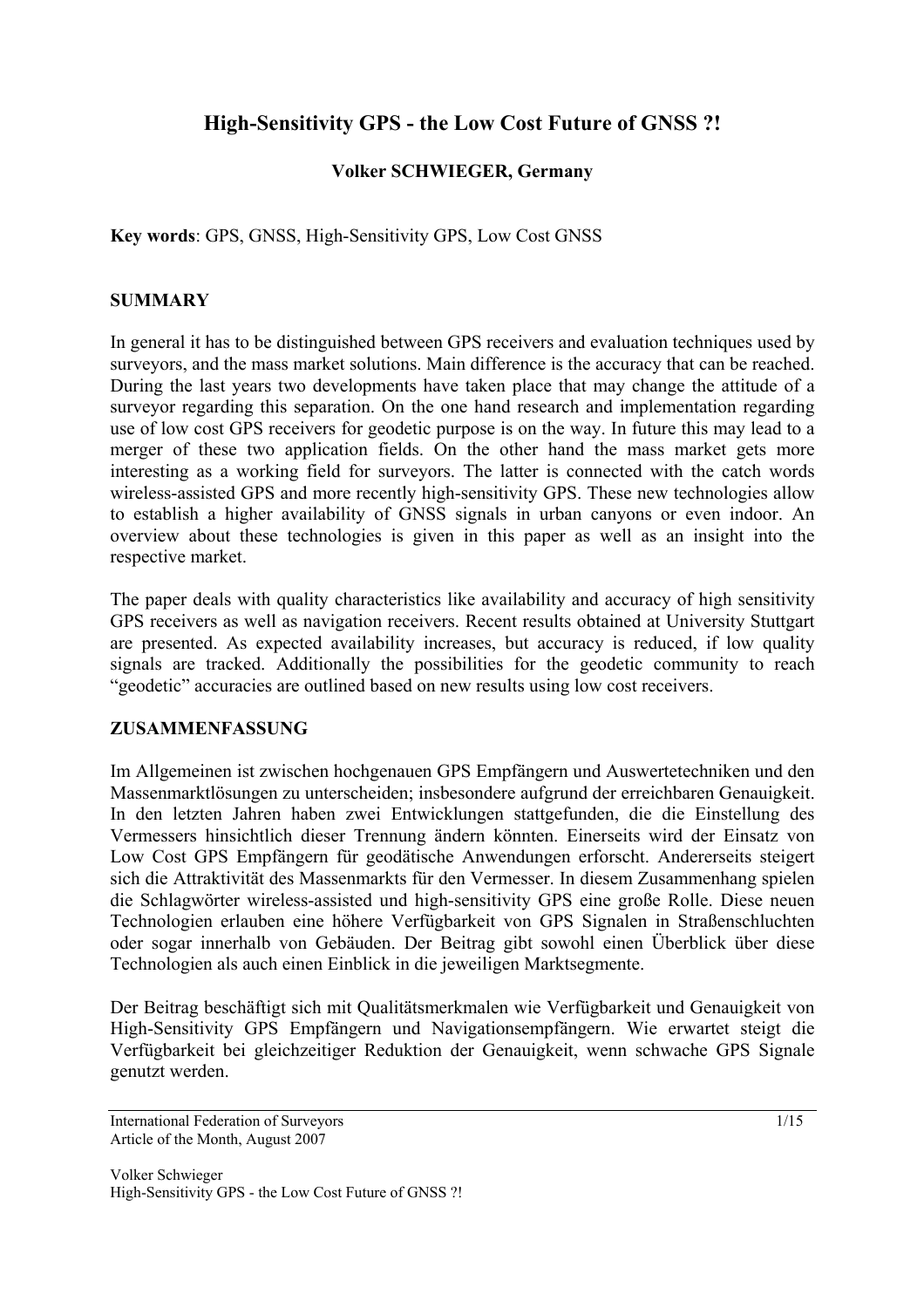# **High-Sensitivity GPS - the Low Cost Future of GNSS ?!**

## **Volker SCHWIEGER, Germany**

## **1. GNSS MARKETS**

Surveyors use the Global Positioning System (GPS) as well as the other active or planned Global Navigation Satellite Systems (GNSS) as tools for precise positioning. The active Russian GLONASS and the planned European Galileo are seen as improvements to gain accuracy for positioning in the 10 cm up to 1 mm level. Additionally the realtime capability is of importance for the surveyors due to economic reasons. This attitude leads to a focus on the market for high precise and high price (more than 10 000  $\epsilon$ ) positioning receivers that use the carrier phase for positioning. This market is controlled by some manufactures that provide high quality receivers and antennas as well as realtime or post-processing software (e.g. Leica Geosystems, Trimble, Topcon). As a typical example the SmartStation of Leica Geosystems is presented in figure 1. The European commission predicts the GNSS market share for geodetic applications to 1 %.



**Fig. 1:** Leica SmartStation (left) and Garmin StreetPilot (right, source: Garmin)

Most of the GPS (and in the future GNSS market) is not within the focus of the surveyors: traffic applications, location-based services, navigations markets, recreation and touristic markets. The receivers and antennas used for these markets are integrated into car navigation systems or mobile phones to create services often called location based services. The technology is hidden behind the service respectively the application. The user often even does not know that he uses GPS technology, since he is interested in the result only. This market follows a rushing development regarding the decrease of investment costs for the users as well as the increase of quality. Here the predicted market share reaches more than 85 %. Figure 1 presents a typical product of the navigation industry, the Garmin StreetPilot. The market for navigation type receivers shows some global players like Garmin or Magellan, but the markets for integrated systems as well as for manufactures of receivers boards or chip sets

International Federation of Surveyors 2/15 Article of the Month, August 2007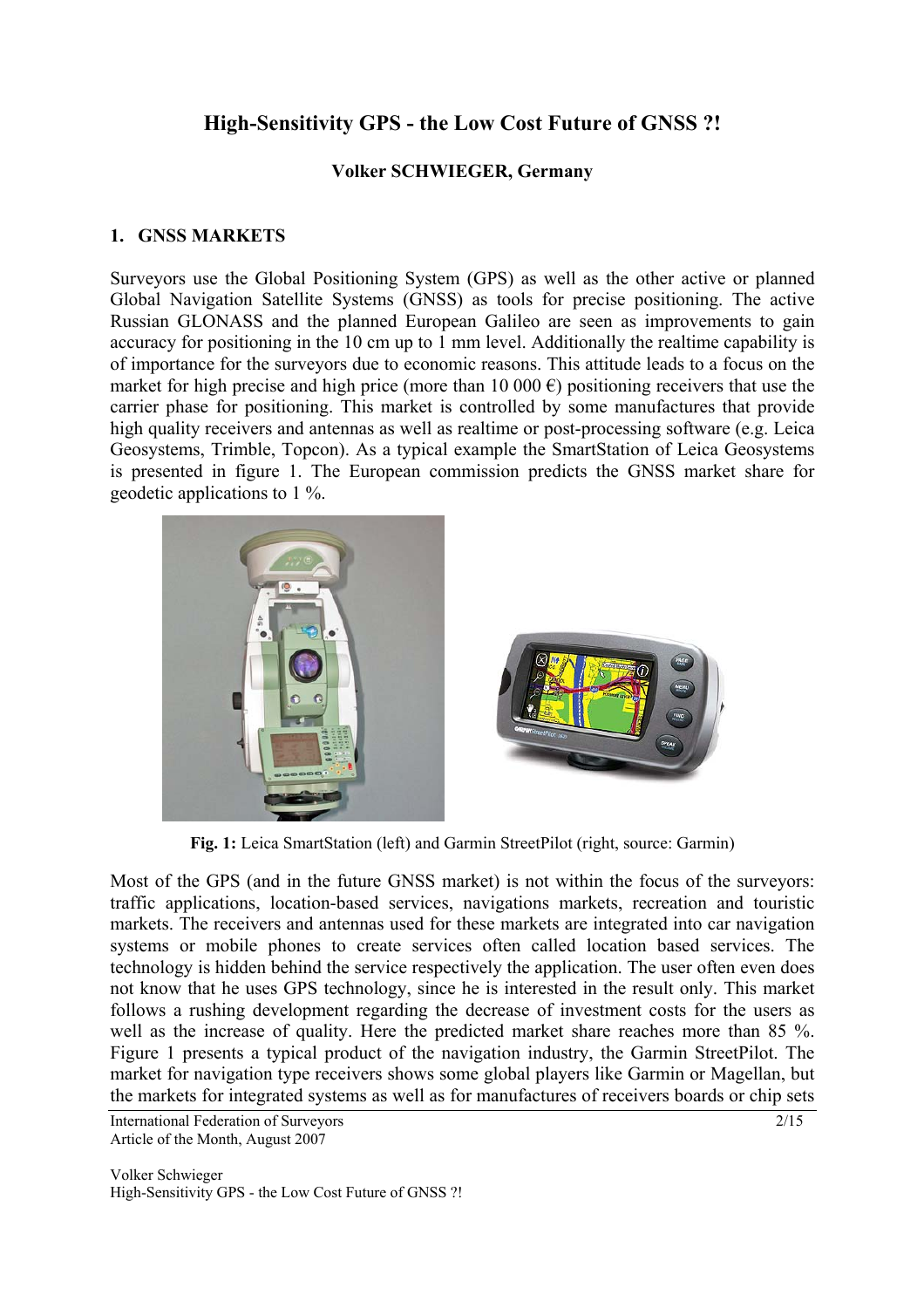like SiRF or u-blox are much more dissected. In contradiction to high precise positioning receivers the price for chip sets is clearly below 100  $\epsilon$  and navigation receivers bay me purchased beginning with 100  $\epsilon$  too. Here the quality focus is much more on availability than the accuracy of the position. The increased number of satellites due to the additional active or planned GNSS play an important part for this market segment. One additional important development has to be noticed: the phase data is part of the internal processing and, in any case for some of the chip set providers, part of the output data too. This should enable the use of chip sets for geodetic purpose in the future.

One important change in the domain of satellite positioning is be the shift from pure GPS positioning to GNSS positioning. This development is and will be based on two facts. On the one side the start of new GLONASS satellites made the Russian satellite system a valuable support to the GPS. The providers of GPS receivers react on this improvement by the integration of GLONASS into their hard- and software products. On the other side the European commission together with the ESA develops the European satellite navigation system Galileo that should be operable in 2008 (EUC 2001). Due to these facts a distinct improvement of GNSS availability will be the result (EISFELLER & SCHÜLER 2006). A detailed discussion of these effects is beyond the scope of this paper.

The paper will outline recent trends regarding GNSS technologies in chapter 2. Chapter 3 deals with the possibilities to improve the availability of GNSS due to these new technologies and chapter 4 presents results regarding GNSS accuracy improvement using receivers working on the base of the presented technologies. The effects of these quality improvements on the working field of the surveyors is outlined at the end of the paper.

## **2. NEW GNSS TECHNOLOGIES**

## **2.1 High-Sensitivity GPS**

An implementation step towards improvement of availability of GPS resp. GNSS is the development of High-Sensitivity (HS) GPS receivers. The GPS Interface Control Document (ARINC, 2000) defines the minimum GPS signal strength for a user on the earth surface. For c/a-code this is defined with -160 dBW. The unit dB indicates a logarithmic power ratio  $R_{\text{p}p}$ with the  $P_1$  and  $P_2$  as power values to be compared

$$
R_{DB} = 10 \cdot \log\left(\frac{P_1}{P_2}\right).
$$

In the case defined above the unit dBW describes a power ratio  $R_{DBW}$  with respect to 1 Watt

$$
R_{DBW} = 10 \cdot \log\left(\frac{P}{1W}\right).
$$

The defined value on the earth surface leads to the transmitting signal power for the c/a-code at the satellite to 14.3 dBW that equals 27 Watt (W). Using the transmitting power given before, the value of -160 dBW may be reached only, if no attenuation occurs. In reality the GPS signals are attenuated e.g. by the atmosphere, trees, buildings. According to WIESER & HARTINGER (2006) the attenuation may reach values about 5dB in cars, up to 20 dB in buildings and more that 25 dB in subterranean garages. These attenuation factors lead to the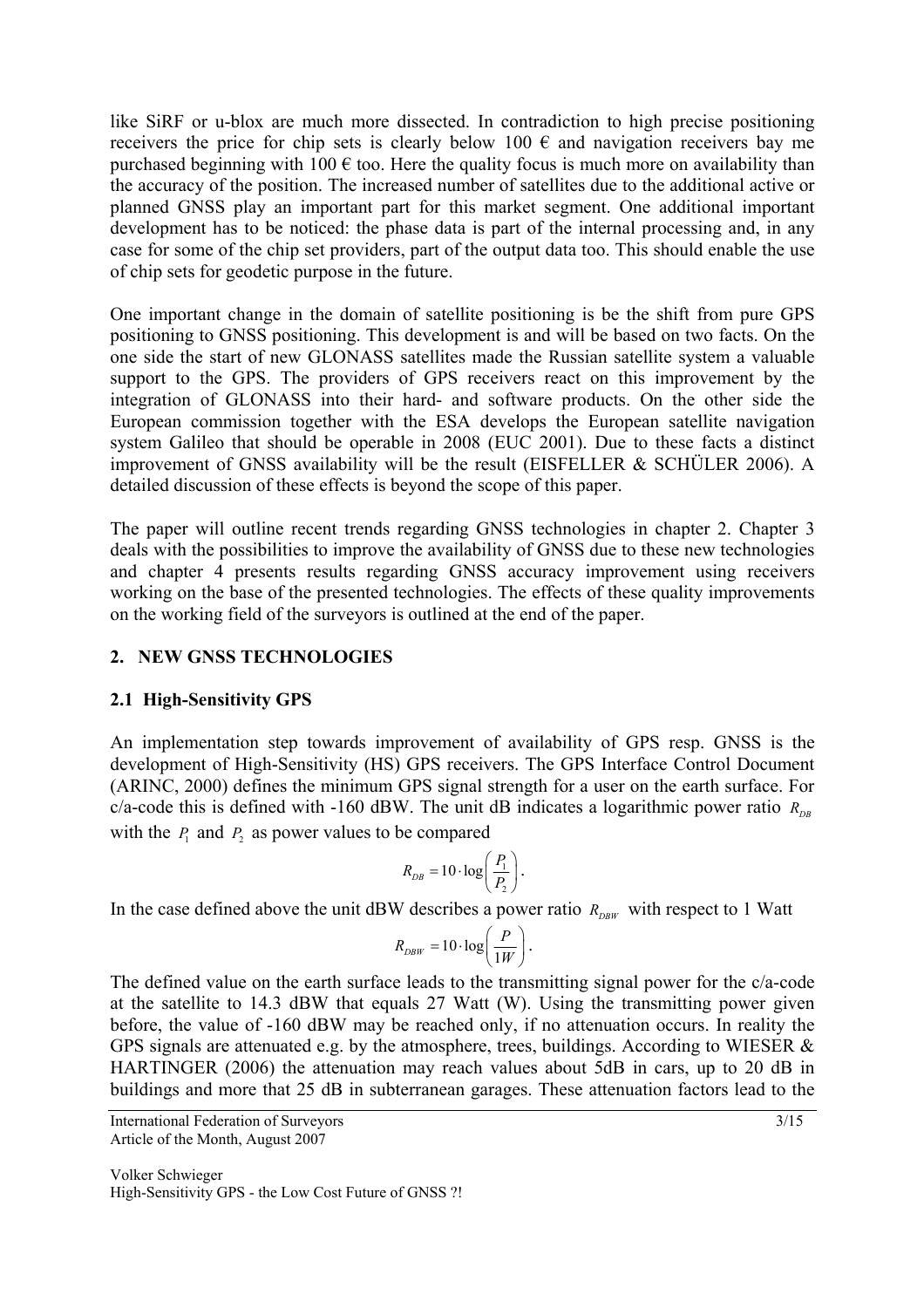problems that occur with the acquisition of GPS signals inside buildings. "Normal" GPS receivers, especially GPS receivers for geodetic applications, do not work in-door, because the sensitivity is not sufficient to track signals with low dBW values.

If low cost one frequency receivers are concerned, most providers sell receivers that acquire signal below -180 dBW. These receiver type is called high-sensitivity receiver. In the following it will be called HS GPS. These high-sensitivity receivers reach an improved signal-to-noise ratio (SNR). Due to the fact that the signal power may not be changed, the noise power that is a function of bandwidth and noise density, has to be reduced to improve the SNR. For this task a longer integration time for the acquisition of a signal is required to reduce the effect of the noise on the correlation process for the c/a-code. This is not possible due to the limitation by the Doppler effect as well as the length of the data bits of the navigation message. This may be overcome, if non-coherent integration is used additionally. Nevertheless the possibility to acquire signals with low dBW values may be realised only in hours. Due to this reason HS receivers use many correlators to reduce the search space for each correlator. Typical recent values are e.g. 200 000 correlators. In contradiction "normal" GPS receivers work with 36 correlators only. A good overview and more details are given e.g. in WIESER & HARTINGER (2006). Sometimes the integration time is still to large, especially if the attenuation is to large. The problem may be solved, if external information are available aiding the receiver to reduce the search window for each correlator. These external information are provided using so-called wireless assisted GPS described in the following section.

## **2.2 Wireless Assisted GPS**

The integration of external information is called wireless assisted or more simple assisted GPS. As ascertained by WIESER & HARTINGER (2006) external information are required, if the carrier-to-noise-power density-ratio ( $C/N_0$ ) is below 28 dBHz. The  $C/N_0$  is defined as the product of SNR in dB and integration time in seconds. The possible information to aid the receiver are the position of the receiver antenna, the positions of the satellites, the velocities of the receiver as well as the ones of the satellites and the time information. All these information will aid the receiver to know where to search for the satellites. The positions of the satellites are included in the satellite ephemeris. This is valid for the time information and indirectly the satellite velocities too. In general these information are included in the navigation message. To load down this message the receiver needs contact to at least one satellite 12.5 minutes (for ephemeris 30 seconds is sufficient) without any interruption. This is often not possible in the case of cold start of a GPS receiver in an environment with strongly attenuated signal like inside a building. The problem may be overcome by transmitting the navigation message that is acquired at another location to the GPS receiver. One possibility to do so is the transmission via mobile phone communication e.g. GSM or UMTS. Additionally the position of the receiver antenna may be determined and transmitted to the GPS receiver. One possibility to estimate the position of the GPS receiver is the use of mobile phone positioning technology (e.g. WUNDERLICH et al. 2006). It has to be remarked that velocities of the receiver antenna may be determined by different methods too. The transmission via GSM is the reason that one talks about "wireless assisted GPS" or shorter "assisted GPS" (A-GPS). CARVER (2005) shows the improvement that can be reached by different aiding

International Federation of Surveyors 4/15 Article of the Month, August 2007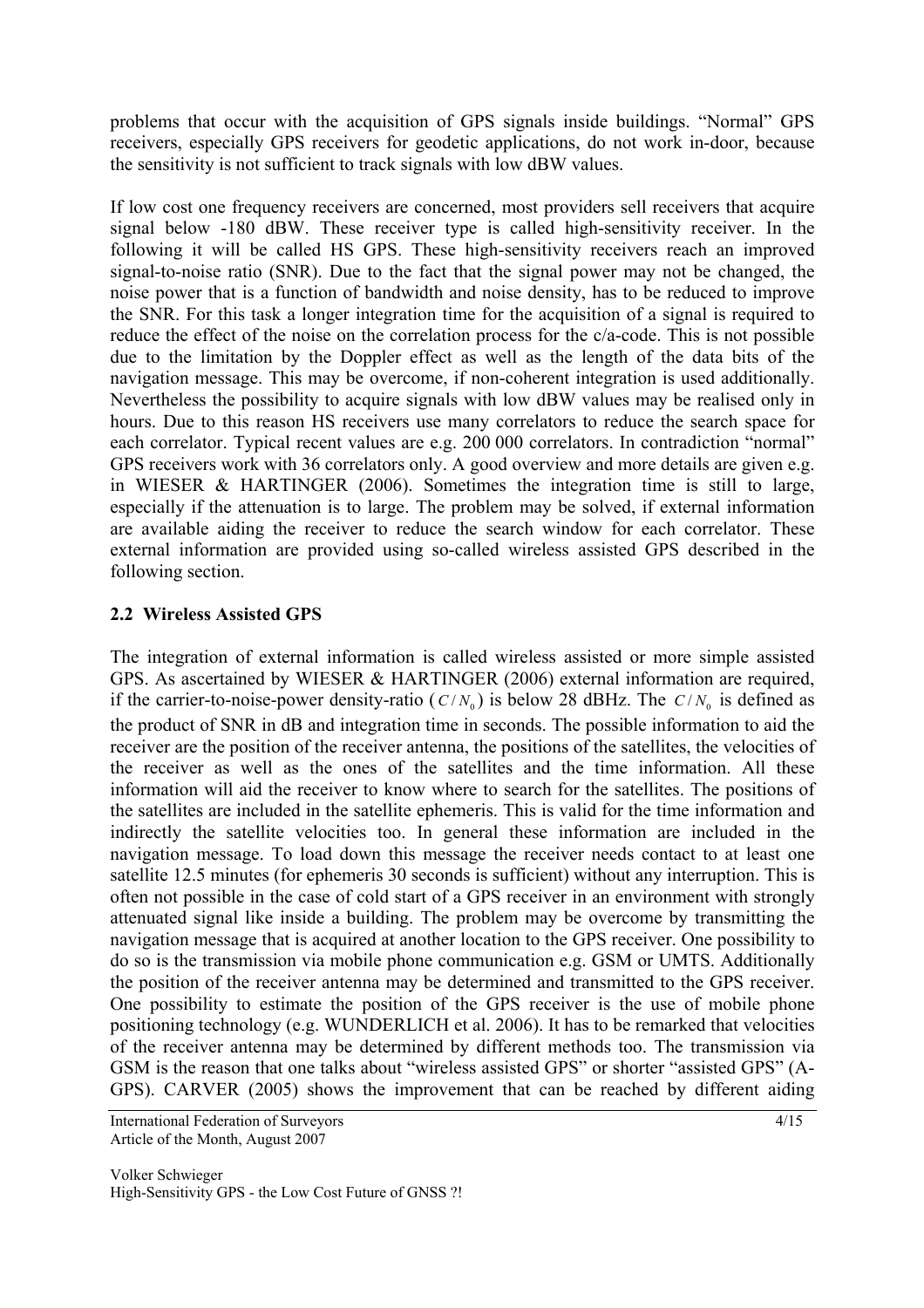information starting from ephemeris information only, up to time, ephemeris, receiver position and satellite velocities expressed in Doppler values. He presents gains from 165 dBW for pure ephemeris aiding up to 187 dBW for the last step using all aiding information within the same required acquisition time.

WUNDERLICH at al. (2006) distinguishes between network-based A-GPS, where the measured data is transmitted to a central computing station, from where the receiver position is transmitted back to the mobile user, and network-assisted, where the GSM-GPScombination determines the position off the GPS receiver on the GPS receiver. In both cases the aiding information is send via mobile communication to the mobile user before. Up to now the establishment of such central computing centres is not realized all over the world; e.g. in Europe the intention to implement services based in the mentioned techniques is low, since data privacy is difficult to ensure. First results are obtained e.g. in USA (CARVER 2005, GARIN et al. 1999).

# **3. AVAILABILITY IMPROVEMENT**

## **3.1 General Information**

The availability of GPS may be improved by an improved sensitivity, meaning the acquisition of signals with a low dBW value, using GPS receivers (HS GPS) in combination with aiding information (A-GPS) or without this information. Besides, the availability may be improved by the use of signals of Galileo and GLONASS. The second possibility is not discussed in this paper, since experiments are not available.

Recently some investigations using HS GPS are presented that discuss availability and accuracy of this technology. WIESER & HARTINGER (2006) report availability improvements up to 60 % in build up areas. The accuracy is documented with 95% confindence regions from 1.4 m for points without shadowing effects up to 142 m for the built up area. LACHAPELLE (2004) determines a 75 m 95%-confindence region inside a commercial building. EISSFELLER at al. (2005) estimated three-dimensional standard deviations of about 25 m for the transition between indoor and outdoor environment. Indoor they achieved standard deviations of up to 31 m. For the indoor environment they admit that the standard deviations are repeatability standard deviations not referred to known coordinate values.

The high availability as well as the accuracy values are confirmed by investigations that deal with the potentiality of navigation receivers. These receiver type is frequently equipped with high-sensitivity chips. Among others RAMM & SCHWIEGER (2004) obtain availability rates up to 100 % and three-dimensional standard deviations of 7 m even under dense canopy for the best tested navigation receiver.

## **3.2 Recent Results at IAGB**

To investigate the availability and accuracy of HS GPS receivers available on the market the IAGB purchase three chip sets including the respective evaluation kits. Table 1 gives an

International Federation of Surveyors 5/15 Article of the Month, August 2007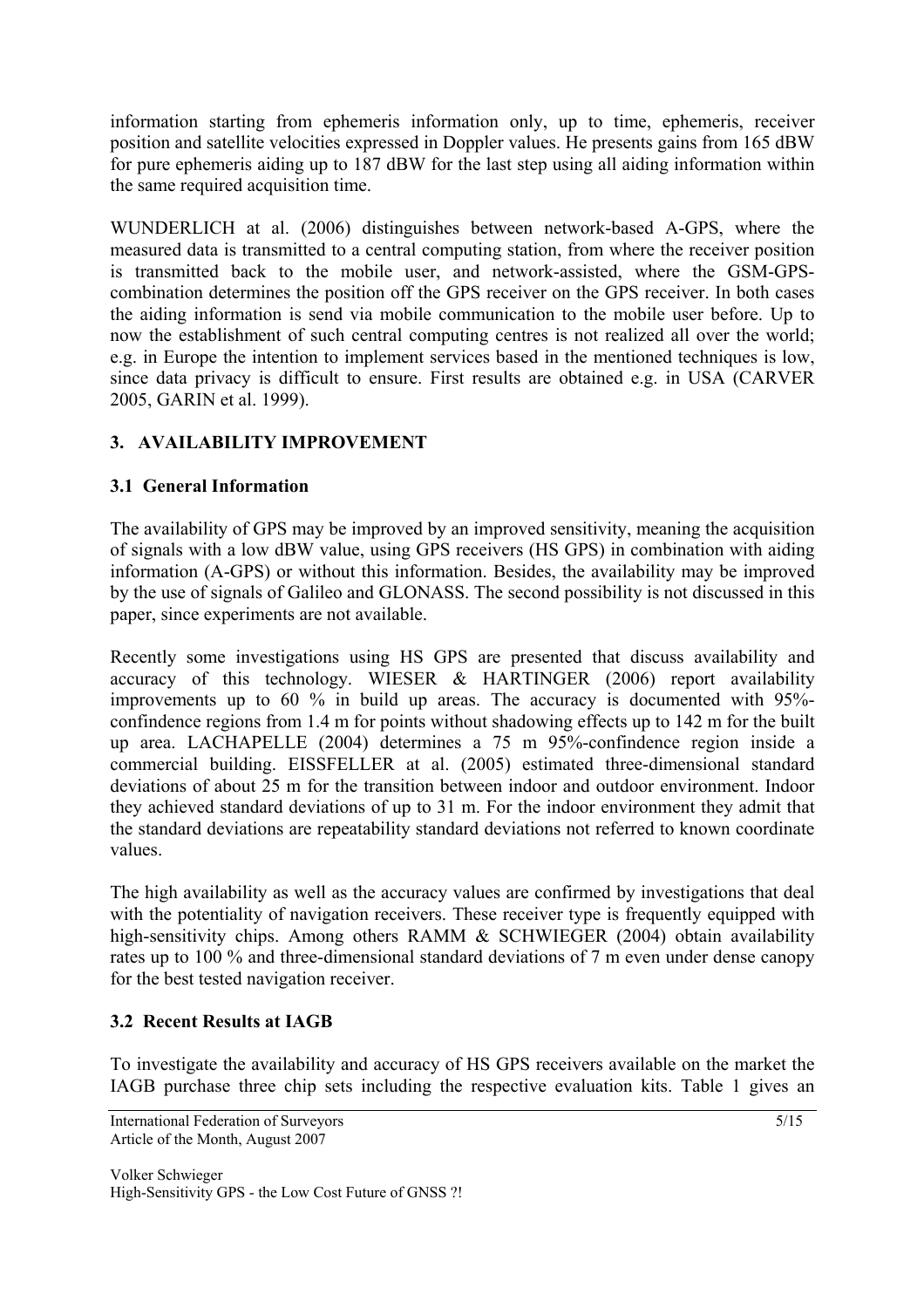overview about the characteristics of the three receivers SiRFstarIII, u-blox LEA-4T and Fastrax iTrax 03 as given by the manufacturers. The three receivers fulfill the HS requirement to track signal below -180 dBW. The differences in tracking sensitivity are small. All of them may be used for A-GPS too. Due to the lack of A-GPS central servers in Germany it is not possible to present results regarding this technique. In the last column of the table the possibilities to get the phase data out of the receiver are presented. Obviously only the u-blox LEA-4T may be used for this application. In chapter 4 the author will deal with this topic.

| Tubi Ti Changelliones of tested the St D Teech ets |                      |          |                             |  |  |  |  |
|----------------------------------------------------|----------------------|----------|-----------------------------|--|--|--|--|
| <b>Receiver</b>                                    | tracking sensitivity |          | output of phase data        |  |  |  |  |
| SiRFstar III                                       | $-189$ dBW           | possible | only with special agreement |  |  |  |  |
| $ $ u-blox LEA-4T                                  | $-188$ dBW           | possible | ves                         |  |  |  |  |
| <b>Fastrax iTrax 03</b>                            | $-186$ dBW           | possible | not available               |  |  |  |  |

**Tab. 1:** Characteristics of tested HS GPS receivers

For the investigations a special mount for centering the three receivers is developed. Figure 2 shows the three antennas mounted on the adapter. The research regarding availability and accuracy of receivers is carried through within a study thesis at IAGB; it is still ongoing. The measurements are carried through for environments with different shadowing effects. Each measurement is carried through for 20 up to 30 minutes. The three GPS receivers are working at the same time and the respective navigation solutions are stored on a computer. The "true coordinates" used for determination of the standard deviations are measured and estimated by precise geodetic instruments (PDGPS and tachymeter) and methods. In the following the author presents the results for the scenarios "free horizon", "extreme multipath" and "indoor". Figure 2 shows the environments for the latter two scenarios. Figure 3 presents an exemplary plot of the deviations of the measured coordinates from the true coordinates for the scenario "indoor". The red cross on the left site indicates the true position of the point. On the right site of figure 3 the time period, in which the window (compare figure 2 right) was closed is clearly visible, because no data is available in this time. The right as well as the left site of figure 3 show some outlyers of more than 100 meters in the mentioned time period.



Fig. 2: Photos of scenarios "extreme multipath" and " indoor"

International Federation of Surveyors 6/15 Article of the Month, August 2007

Volker Schwieger High-Sensitivity GPS - the Low Cost Future of GNSS ?!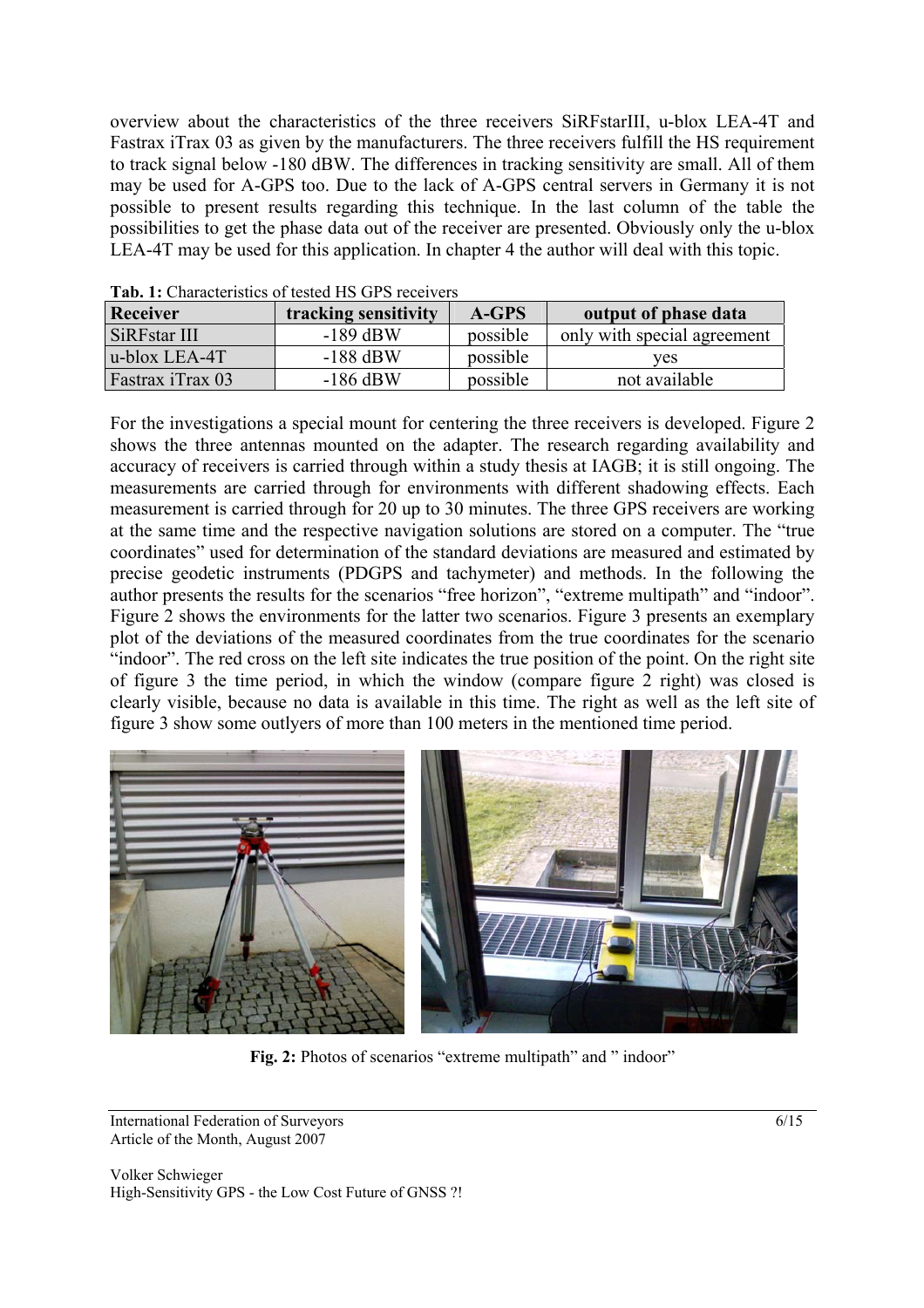

**Fig. 3:** Exemplary deviation plots for scenario "indoor"; horizontal deviations (left) and horizontal and vertical deviations versus time (right) of receiver 1

Table 2 presents the availability and the accuracy results for the different scenarios. The availability is given in percentage of all possible measurements for the measured time period. For the accuracy reproducibility standard deviations (RMS) are given. The three scenarios, the three receivers (Rcv. No.) and horizontal, the vertical and the three-dimensional (3D) RMS are listed. Additionally the repeatability standard deviations (precision) are given for the three-dimensional case. The difference between 3D RMS and 3D precision visualizes the influence of systematic effects. The three receivers are named by one, two and three to avoid discussions with the manufactures for the time being, since the results are intermediate.

| <b>Scenario</b> | Rcv.           | $RMS$ [m] | $RMS$ [m] | <b>RMS</b> | <b>Precision</b> | <b>Availability</b> |
|-----------------|----------------|-----------|-----------|------------|------------------|---------------------|
|                 | No.            | horizont. | height    | $3D$ [m]   | $3D$ [m]         | [%]                 |
| "free horizon"  |                | 2.59      | 5.57      | 6.34       | 1.86             | 100                 |
|                 | $\overline{2}$ | 3.90      | 4.71      | 6.32       | 2.51             | 99                  |
|                 | $\overline{3}$ | 4.24      | 2.01      | 4.74       | 2.77             | 43                  |
| "extreme"       |                | 26.15     | 25.61     | 36.71      | 10.12            | 100                 |
| multipath"      | 2              | 22.62     | 22.16     | 31.67      | 9.69             | 83                  |
|                 | 3              | 32.18     | 18.29     | 37.42      | 26.96            | 84                  |
| "indoor"        |                | 26.02     | 33.97     | 42.79      | 22.29            | 87                  |
|                 | 2              | 36.71     | 36.04     | 51.45      | 38.73            | 48                  |
|                 | 3              | 56.30     | 44.08     | 71.51      | 54.93            | 14                  |

**Tab. 2:** Accuracy and availability for different scenarios and receivers

Table 2 makes clear that in general the availability and the accuracy decreases for environments with attenuated (indoor) and reflected signals (extreme multipath). The receiver 1 delivers the best results, even for indoor environments. For this receiver a 3D RMS of 43 m could be reached. The other receivers get a worse RMS, but the results still coincide with the

International Federation of Surveyors 7/15 Article of the Month, August 2007

Volker Schwieger High-Sensitivity GPS - the Low Cost Future of GNSS ?!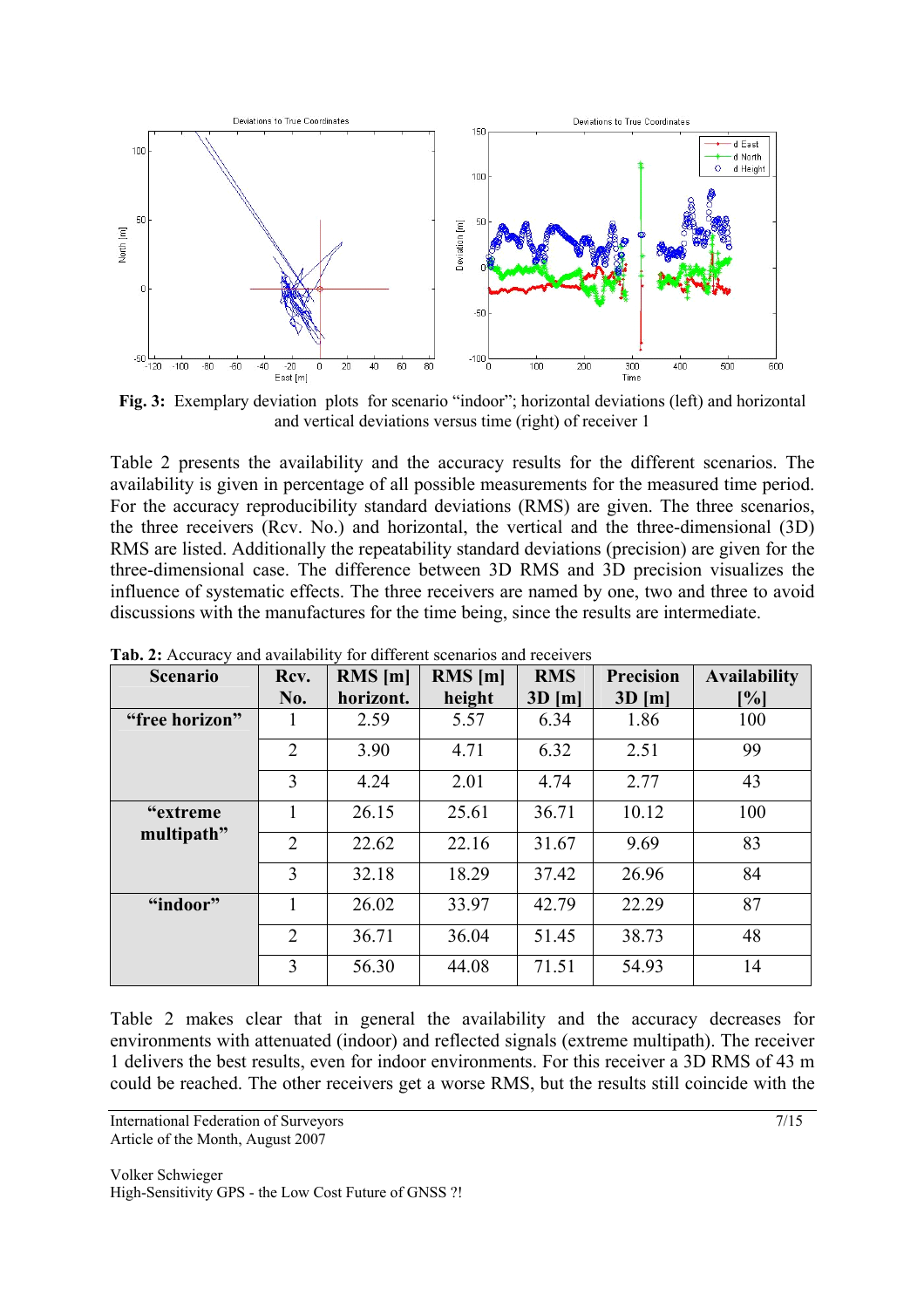ones presented in chapter 3.1. Although the sensitivities of the three receivers were specified almost indentical by the manufactures, the availability is quite different: from 87 % to 14 % for the "indoor" scenario. Here further investigations have to be carried through in the future. Nevertheless "normal" GPS receivers would not get any position solution for the scenarios "extreme multipath" and "indoor", so that it may be concluded, that any of the HS receivers lead to an improvement of availability.

# **3.3 Conclusions**

The general information as well as the intermediate results at IAGB point out that the use of HS GPS leads to a gain in availability. Measurement in urban canyons as well as inside buildings are possible. The accuracy decreases in the case of reflected and/or attenuated signals e.g. inside buildings. Nevertheless the acquired positions may be used for many mass market applications, but they are not usable for geodetic purpose.

## **4. ACCURACY IMPROVEMENT**

## **4.1 General Information**

A clear improvement of accuracy for GPS positioning is possible only by the use of phase data. The literature documents differences in accuracy between code and phase solutions with a factor of approximately 100 (e.g. SCHWIEGER 2003). In principle almost all GPS receivers use the phase data. Low cost receivers like navigation type receiver, chip sets or integrated receivers use the phase only to smooth the code observations and in the following to smooth the estimated position over time. In general the phase data are not available to the user. The recent HS GPS receivers, like the ones mentioned in table 1 in chapter 3, have the possibility to extract the phase data using a documented interface. Unfortunately the interface is not activated e.g. for SiRF chips like the SiRFstarIII. It is a premium option not available to the public or to universities. But other manufactures like u-blox provide this possibility e.g. for the LEA-4T, so that the phase data can be used for positioning in realtime or postprocessing. Currently the A. Wieser of the TU Graz uses the phase data for investigations regarding monitoring of landslides. The IAGB plans some research for the future, too.

As written before HS GPS chips are implemented in different applications like car navigation systems or navigation type receivers. For example SiRF chips are integrated into several Garmin receivers. This is the reason that results obtained with navigation receivers are comparable to results obtained with HS GPS receivers. HILL et al. (2001) presented first results. Recently ABIDIN & MUCHLAS (2005) reach standard deviations below 20 cm for baselines up to 100 km length and 20 minutes measurement time.. In the following the author will focus on investigations using Garmin eTrex Vista receivers that are equipped with a SiRFstarII chip. At IAGB several investigation have been carried through (SCHWIEGER 2003, SCHWIEGER & GLÄSER 2005, SCHWIEGER & WANNINGER 2006) to emphasise on the possibilities of accuracy improvement.

# **4.2 Recent Results at IAGB**

International Federation of Surveyors 8/15 Article of the Month, August 2007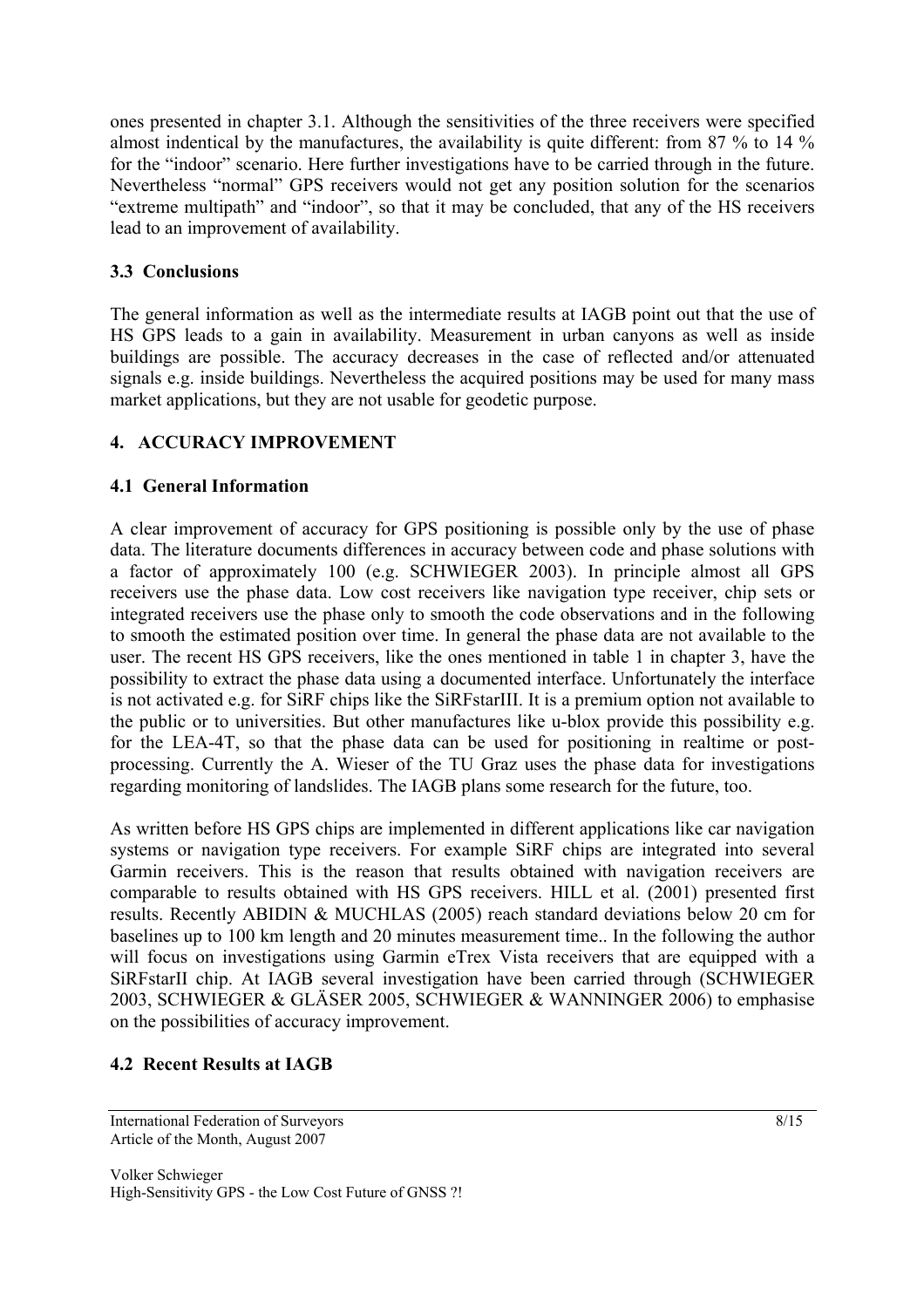In SCHWIEGER & GLÄSER (2005) some investigations using Garmin eTrex Vista receivers were presented. It is referred to the same publication for a detailed explanation regarding the used instruments and equipment as well as the estimation algorithms. In SCHWIEGER & GLÄSER (2005) the remaining problem was the solution for half ambiguities and cycle slips. Due to this reason the software Wa1 developed by Lambert Wanninger was adapted to this problem. The following chapter presents extracts of SCHWIEGER & WANNINGER (2006), who solved the problem by the adapted WA1 software.

In the following a brief introduction is given. Figure 4 shows the pillar network of University Stuttgart in Stuttgart-Vaihingen. The coordinates are known with standard deviations at mmlevel. The measurements with the Garmin receivers have been carried through in 2004. One Garmin eTrex Vista receiver has been placed on pillar 6. The second receiver was used on the pillars 1, 4, 5, 7 und 10. Figure 4 shows the measured baselines too. All off them were measured approximately 30 minutes. The baseline lengths accounts up to 1.2 km. Pillar 1 is shadowed by trees and pillar 10 is located in the vicinity of a building. For these two pillars shadowing, multipath and diffraction effects are expected. The characteristics of the baselines are summarized in table 3.



**Fig. 4:** Pillar network in Stuttgart Vaihingen and measured baselines (SCHWIEGER & WANNINGER 2006)

**Tab 3:** Characteristics of measured baselines

| <b>THE OF CHARGE CHAIGHT OF HIGHSHIGHT</b> |  |  |  |  |  |
|--------------------------------------------|--|--|--|--|--|
|                                            |  |  |  |  |  |
|                                            |  |  |  |  |  |

International Federation of Surveyors 9/15 Article of the Month, August 2007

Volker Schwieger High-Sensitivity GPS - the Low Cost Future of GNSS ?!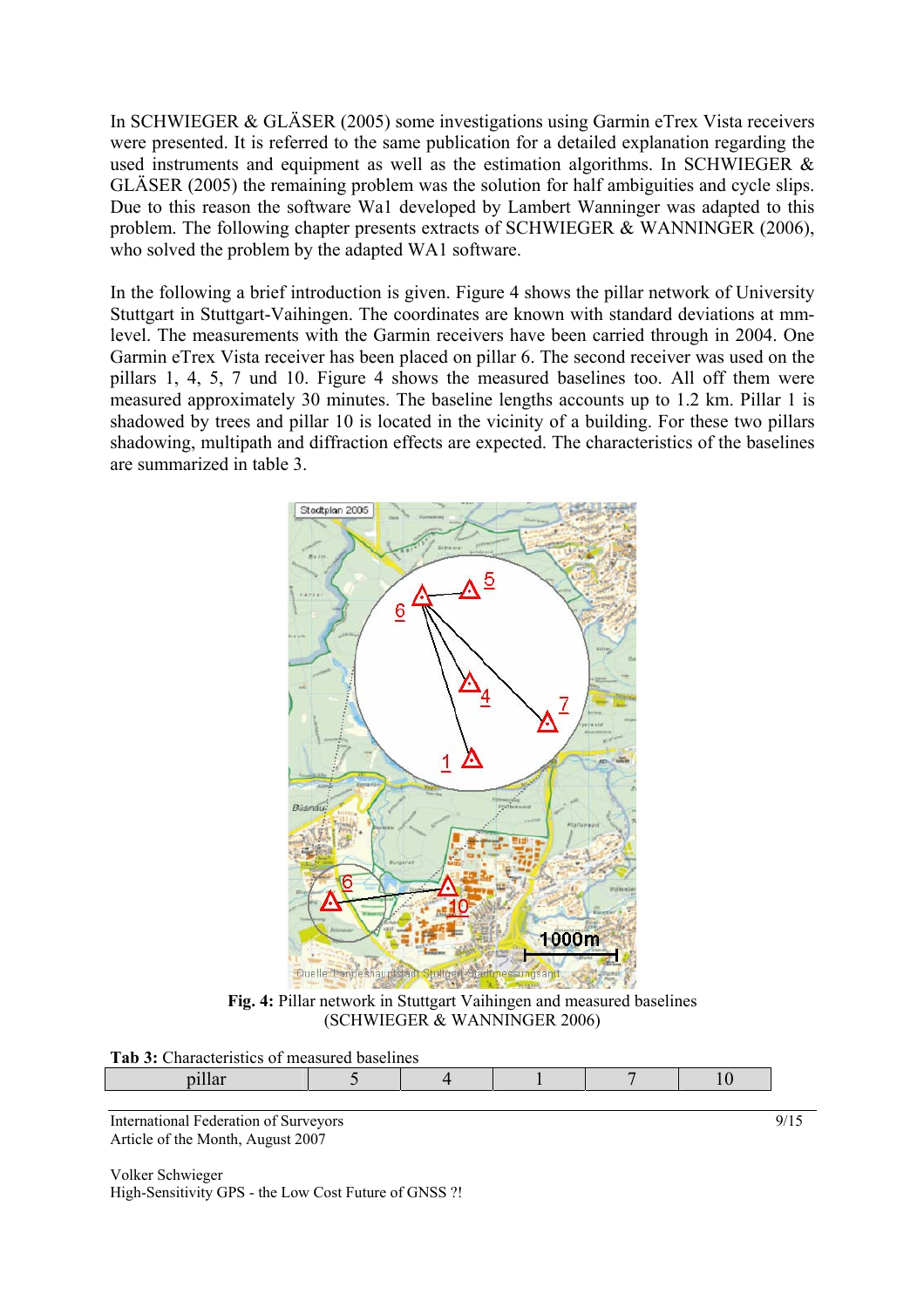| baseline length [km] | 1 <sub>0</sub> | $0.26\,$ | 0.45 | 0.45 |          |
|----------------------|----------------|----------|------|------|----------|
| number of satellites |                |          |      |      |          |
| vicinity             | free           | free     | tree | tree | building |

For baselines without shadowing the solution could be generated automatically, but for pillars 1 and 10 one respectively two satellites have to be eliminated during the post-processing. For these steps the residuals have to be analysed. If the analyse step is not carried through, erroneous ambiguities lead to errors in the coordinate space of up to 30 cm. This shows that an automatic error-free estimation of the ambiguities is possible only in case of further adaption of the Wa1 software to low cost receiver technology.



Fig. 5: Deviations of measured coordinates from given coordinates (SCHWIEGER & WANNINGER 2006)

Fig. 5 allows the statement that under the conditions of 30 minutes measurement time and baseline lengths up to 1.1 km standard deviations of 1.5 cm for the horizontal components and of 1.0 cm for the height may be achieved.

In SCHWIEGER & GLÄSER (2005) the same baselines were evaluated using the Leica software SKI-Pro, that could not overcome the problem of half ambiguities and cycle slips. Figure 6 presents a comparison of the two positioning results. The three-dimensional deviations to the given mm-accurate coordinates are given. In general the deviations are clearly smaller for the Wa1 solutions. This is valid for baselines measured with a combination of Garmin receivers and Leica receivers too (SCHWIEGER & WANNINGER 2006).

International Federation of Surveyors 10/15 Article of the Month, August 2007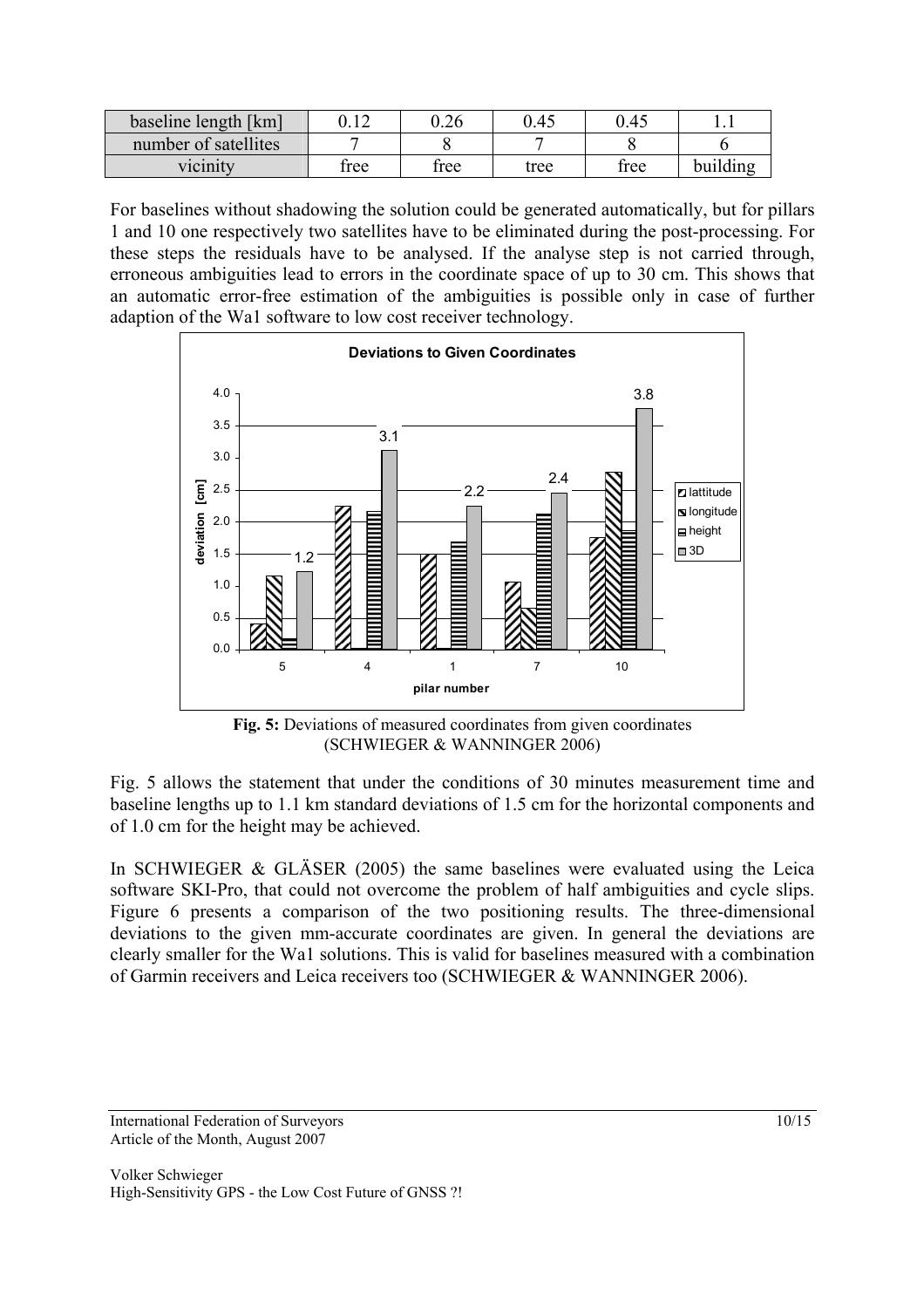

**Fig. 6:** Comparison of results of Wa1 and SKI-Pro (SCHWIEGER & WANNINGER 2006)

The potential of these low cost receivers for kinematic applications is of market interest too. In the following figure 7 the estimated coordinates are presented for an exemplary baseline epoch-by-epoch; meaning that the solution for the coordinates is realised with the respective measurements of one epoch only. Systematic deviations, that have been estimated, are eliminated before the estimation of the random deviations is realized. The precision (repeatability standard deviation) of these solutions shows the same magnitude like for geodetic receivers for the measured short baselines. These standard deviations are smaller than 1 cm for the horizontal components and slightly above 1 cm for the height. These accuracy levels show that low cost receivers may be used for precise kinematic applications too, if appropriate software is used.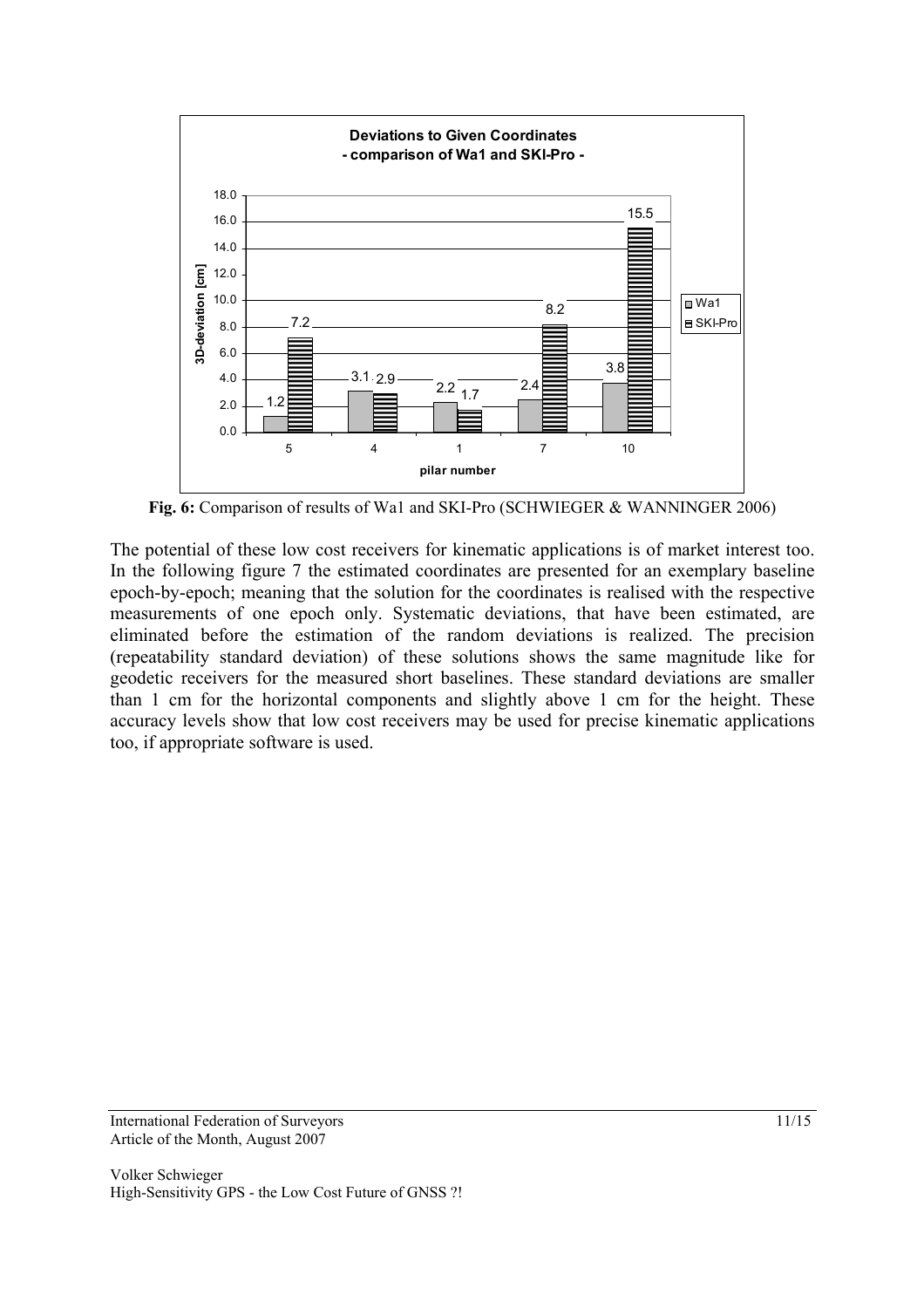

**Fig. 7:** Epoch-by-epoch coordinates solutions for baseline between pillars 5 and 6, medium deviations to given coordinates eliminated (SCHWIEGER & WANNINGER 2006)

## **4.3 Conclusions**

Low cost GPS receivers that are equipped with HS GPS chips may be used for precise GPS positioning as well as for precise kinematic applications. The accuracy is at the level of 2 cm for baselines up to 1.1 km and measurement times of approximately 30 minutes. These results are sufficient for surveying applications like cadaster and construction works. The results are obtained in post-processing using an adapted software. For the future the results have to be delivered more reliable and in realtime to convince practioners of the low cost approach. Further improvements are expected due to the fact that the manufacturer of HS chip sets recently provide higher sensitivity and phase data without the "half-cycle-slip-problem". The use of HS GPS for geodetic purpose seems to be possible in the near future.

## **5. THE FUTURE OF GNSS – MERGING OF MARKETS**

The preceeding chapters have shown that on the one side the availability of GPS signals increases due to new receiver technologies. This will make the GNSS application possibilities wider within the level of low cost and low accuracy mass market. The use of additional sensors for positioning gets less essential. It will be still important for application demanding for high reliability and availability as security related tasks like aviation applications.

On the other side the author has shown that the accuracy of navigation type receivers and therefore mass market HS chipsets may meet the requirements of a surveyor, if the right evaluation methods are used. This means that the mass market may influence the surveying

International Federation of Surveyors 12/15 Article of the Month, August 2007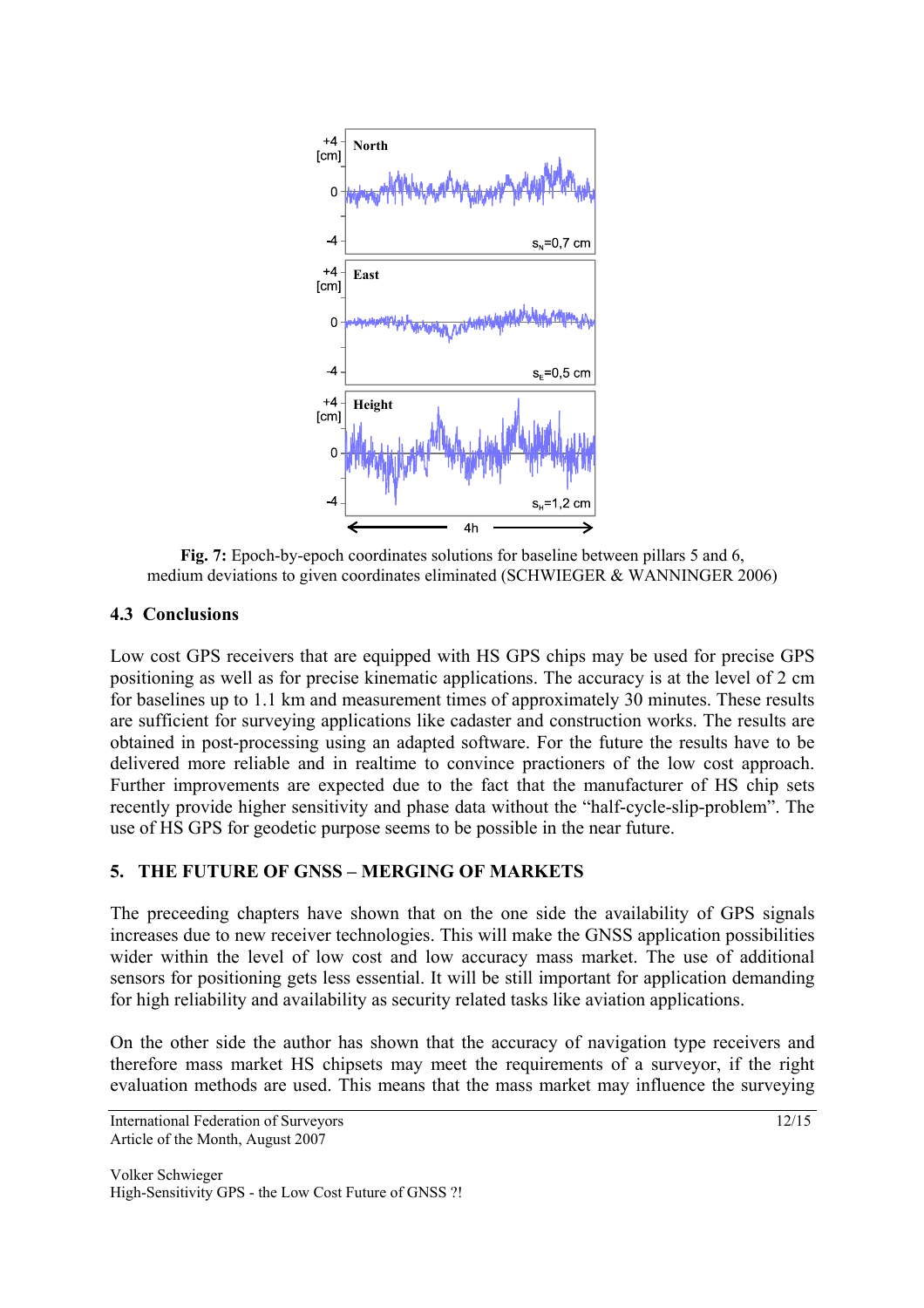community in the next future. In the extreme case this technology may make special geodetic receivers obsolete. Than the providing of software would be the only task for the manufacturers of geodetic GPS respectively GNSS receivers.

The two development lines make the involvement of surveyors into the mass market essential,

- since the money is made within the low cost sector and not for surveying applications
- and GNSS surveying applications may be mass market driven in the future.

# **6. FIG WORKING GROUP 5.4 ACTIVITIES**

In the context of this paper the author like to present the activities of the new established Working Group 5.4 "GNSS" within the Commission 5. Within this paper an extract regarding the planned Special Study Groups is given. Due to the importance of the mass market for the surveyors outlined in this paper, a Special Study Group 5.4.1 "Cost-effective GNSS" is established. Everybody interested in the topics of this paper may participate in this group. As a matter of course you are invited to participate in any other Special Study Group or Working Group within Commission 5 too.

## Working Group 5.4 - Special Study Groups

## *Special Study Group 5.4.1* Cost-effective GNSS

- Analysis of current "low cost" GNSS markets (e.g. LBS, traffic) including additional necessary technologies like e.g. odometers, mobile phones
- Recommendations for surveyors to infiltrate these markets
- Development of methods to use "low cost" GPS for precise applications
- Report on cost-effective GNSS

# *Special Study Group 5.4.2* GNSS networks (together with WG 5.2)

- Analysis and review of GNSS network technologies for practioners
- Analysis of the importance of site calibrations of permanent networks
- Analyse and compare different commercial and non-commercial GNSS networks
- Organise Workshops(s) on GNSS networks

# *Special Study Group 5.4.3* Precise GNSS

- Develop and publish methods for GNSS heighting
- Develop and publish investigations regarding the GNSS/tacheometer combinations
- Contact with GNSS equipment manufacturers
- Provide newest technical background information to the practioners
- Develop of input for GPS modernisation and GNSS development

## *Special Study Group 5.4.4* GNSS calibration and check (together with WG 5.1)

 - Development of procedures and recommendations for the check of GPS equipment

- Recommendations for the calibration of GPS antennas and permanent GPS sites
- Cooperation with standard organisations (IS0,…)
- Organisation of scientific workshops and tutorials for practioners

International Federation of Surveyors 13/15 Article of the Month, August 2007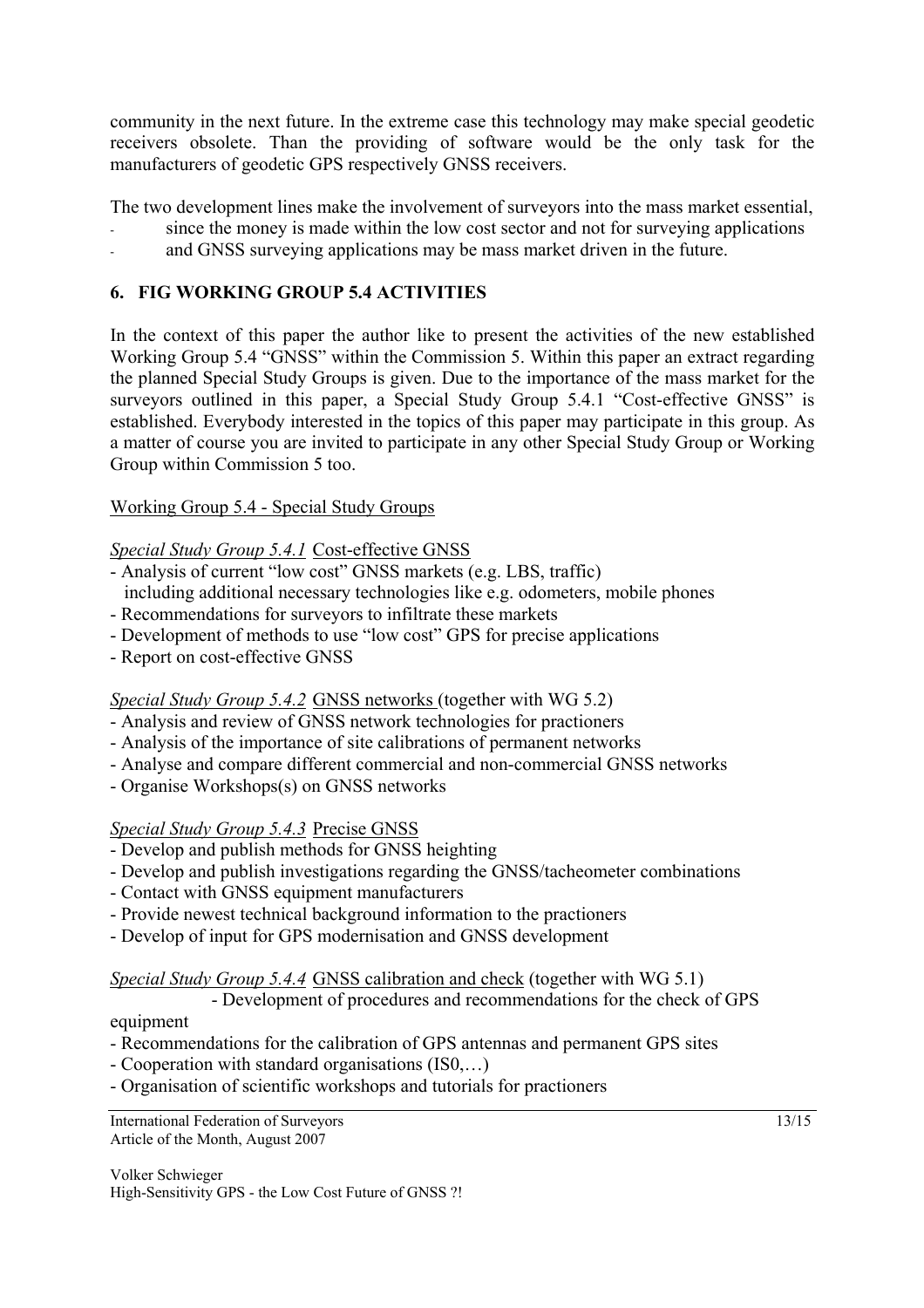- Discussion with GNSS equipment manufacturers about procedures

#### **ACKNOWLEDGEMENT**

The author thanks the Ms. Junyu Mao, who performed the measurements and the computations for chapter 3.2 within the scope of her study thesis.

#### **REFERENCES**

- ABIDIN, H.Z., MUCHLAS, A. (2005): GPS Surveying using Navigation Type Receivers. South East Asia Survey Congress 2005, 21-25 November, Bandar Seri Begawan, Brunei.
- ARINC Research Cooperation (2003): Navstar GPS Space Segment, Navigation User Interfaces. Interface Control Document ICD-GPS-200 Revision IRN-200C-004, El Segundo, California.
- CARVER, C. (2005): Myths and Realities of Anywhere GPS. GPS-World, Vol. 16, No. 9.
- EUC (2001): Galileo, unverzichtbar für Europa, Information of European Commission (EUC).
- EISSFELLER, B., SCHÜLER, T. (2006): Das Europäische Satellitennavigationssystem Galileo. In: GPS und Galileo. Beiträge zum 66. DVW-Seminar am 21. und 22. Februar 2006 in Darmstadt, Wißner Verlag, Augsburg, 2006.
- GARIN, L.J., CHANSARKAR, M., MIOCINOVIC, S., NOMAN, C., HILGENBERG, D.: Wireless Assisted GPS-SIRF Architecture and Field Test Results. ION GPS'99, 14-17 September 1999, Nashville, USA.
- HILL, C.J., MOORE, T., DUMVILLE, M. (2001): Carrier Phase Surveying with Garmin Handheld GPS Receivers. Survey Review, pp 135-141.
- LACHAPELLE, G. (2004): GNSS Indoor Location Technologies. The 2004 International Symposium on GNSS/GPS, Sidney, Australia, 6-8 December 2004.
- RAMM, K., SCHWIEGER, V. (2004): Low-Cost GPS Empfänger für Anwendungen im Forstbereich. Flächenmanagement und Bodenordnung, Vol. 66, No. 4.
- SCHWIEGER, V. (2003): Using Handheld GPS Receivers for Precise Positioning. 2<sup>nd</sup> FIG Regional Conference, Marrakech, Morocco, December 2-5.
- SCHWIEGER, V, GLÄSER, A. (2005): Possibilities of Low Cost GPS Technology for Precise Geodetic Applications. Proceedings on FIG Working Week 2005, Kairo, Ägypten, 16.-21.04. 2005.
- SCHWIEGER, V., WANNINGER, L. (2006): Potential von GPS Navigationsempfängern. In: GPS und Galileo. Beiträge zum 66. DVW-Seminar am 21. und 22. Februar 2006 in Darmstadt, Wißner Verlag, Augsburg, 2006.
- WIESER, A., HARTINGER, H. (2006): High-sensitivity GPS: Technologie und Anwendungen. In: GPS und Galileo. Beiträge zum 66. DVW-Seminar am 21. und 22. Februar 2006 in Darmstadt, Wißner Verlag, Augsburg, 2006.
- WUNDERLICH, T., PREIS, S, SU, C. (2006): Wireless Assisted GPS technische Möglichkeiten und notwendige Infrastruktur. In: GPS und Galileo. Beiträge zum 66. DVW-Seminar am 21. und 22. Februar 2006 in Darmstadt, Wißner Verlag, Augsburg, 2006.

International Federation of Surveyors 14/15 Article of the Month, August 2007